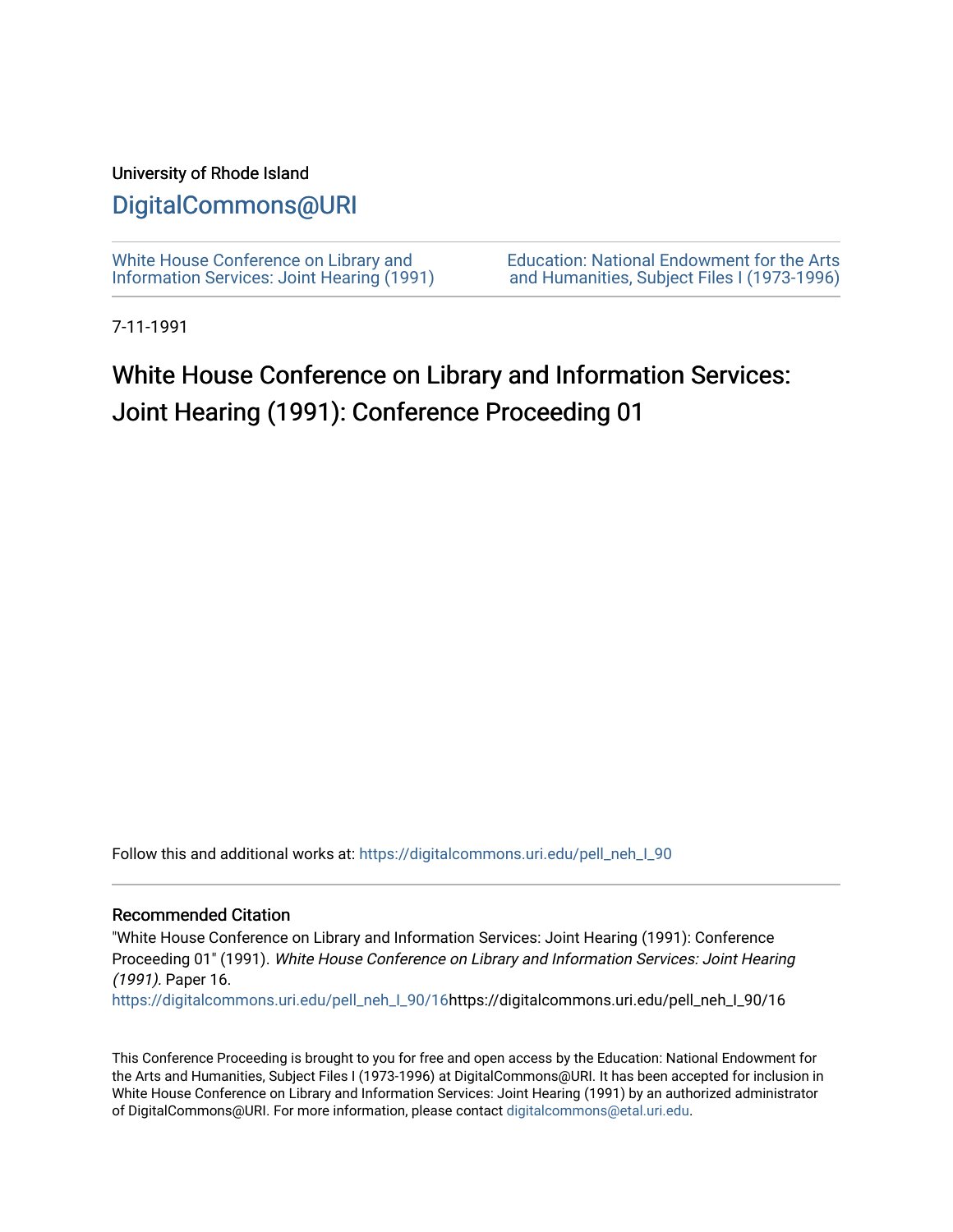# JOINT HEARING SENATE SUBCOMMITTEE ON EDUCATION, ARTS AND HUMANITIES HOUSE SUBCOMMITTEE ON LABOR-MANAGEMENT RELATIONS

# Library and Information Services for Literacy, Productivity and Democracy

July 11, 1991 Ramada Renaissance Hotel at Tech World East Ballroom 9:30 a.m.

### Panel I

The Honorable Charles E. Reid Senior Vice President Prodevco Group Fort Lee, New Jersey

Chair of National Commission on Libraries and Information Science Chair of 1991 White House Conference

The Honorable Charles Benton Chairman Public Media, Inc. Chicago, Illinois

Chairman Emeritus, National Commission on Libraries and Information Science Chair of 1979 White House Conference

## Panel II

Dr. Richard Venezky Co-Director Research and Development National Center on Adult Literacy Department of Educational Studies Newark, Delaware

Dr. Vinton Cerf Vice President Corporation for National Research Initiatives Reston, Virginia

Dr. Timothy Healy President New York Public Library New York, New York

Dr. James Billington The Librarian of Congress Washington, DC

The Honorable Thomas Sobol Commissioner of Education The State Education Department Albany, New York